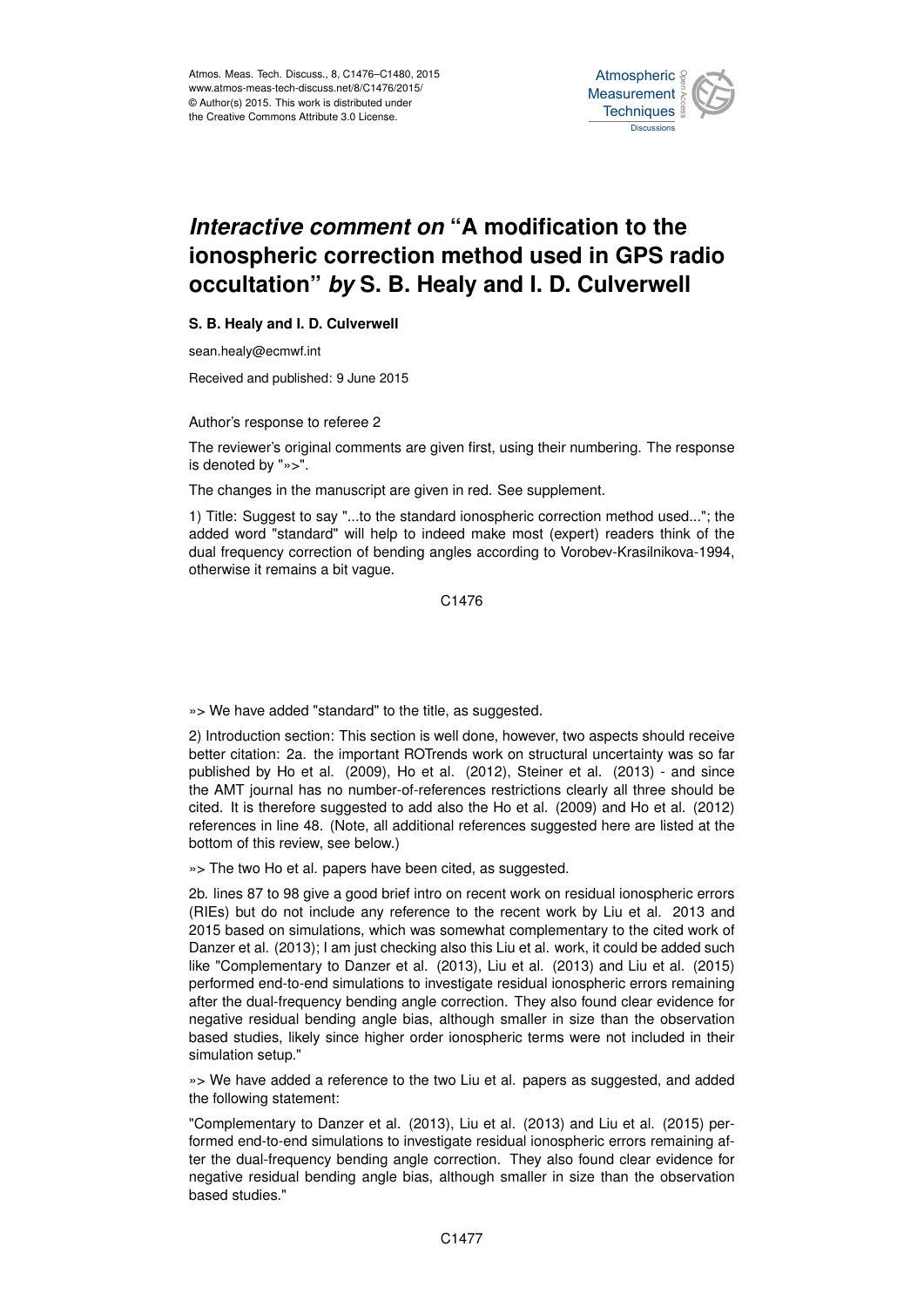2c. as a side note, also in line 176, in section 2, Liu et al. (2015) should complement the Danzer et al. (2013) reference cited there.

»> Reference to Liu et al. (2015) has been added.

3) Title of section 2:

Suggest better say "Ionospheric correction of GPS RO measurements" (and see also bullet 5 below)

»> The title of this section has been modified to "Modified ionospheric correction of GPS-RO bending angles".

4) Section 2, lines 196 to 198:

While the section 2 math derivation is mostly done in a concise yet still sufficiently understandable manner (with complementary details in appendix A), the formulation "...expand the denominator of the left hand side of equation 4 to estimate the secondorder term for both the L1 and L2 frequencies." appears a bit too brief. Readers can figure out with some more thinking, but please try to have a bit more clarification what exactly is done here to Eq.(4) - by improving this sentence to be more informative and/or by adding one more sentence (readers should not be forced to look back to VK94).

»> This section has been rewritten so that it is easier to derive Eq. 5 directly from the information in the text. Eq.4 has been modified so that it is now an expression for the bending angle that is second order in the electron density. The relevant binomial expansions used to derive Eq.4 are noted. The text now states that the standard ionospheric correction using Eq.3 on Eq.4 will produce the residual error, Eq.5.

5) Section, 2, end of section: Here is - or rather is missed in fact - what I see as the only more severe structural weakness of the paper: it appears that the key formula, the new advanced correction formula Eq.(9), is only introduced in the discussion and conclusions section 4! This is awkward given that section 2 is the intro to the "iono-

C<sub>1478</sub>

spheric correction" and section 3 is "Results", all done before the key formula enters stage close to the end. I would suggest to extend section 2 and have Eqs (8) and (9) introduced here; I perceive it would be quite easier in this order to clearly comprehend what is demonstrated then by sections 3 and 4. Maybe, even name section 2 "Advanced ionospheric correction of GPS RO bending angles", making clear that here the advanced methodology is coming one-stop, as the key is extending the standard Eq. (3) to the advanced Eq. (9) (then becoming Eq.(7) after re-order).

»> Equation 9 has been moved into section 2 (now equation 6), as suggested. We now explicitly state that this is the new model we are proposing, and the physical justification for the new term will be given in section 3. We have kept Eq.8 in section 3.

6) Sections 3 and 4: Apart from what I said under bullet 5, I like these sections which give a pretty good account of what to expect from the advanced correction (including caveats), plus pointing to the companion paper by Danzer et al. Therefore I suggest just to implement bullet 5 above - extracting Eqs (7) and (9) plus proper text context forward to section 2, becoming Eqs (6) and (7) there - but otherwise keep this flow.

»> We have removed Eq.9 from Section 4, and modified the text accordingly.

7) Appendix and general remark:

7a. the equation in line 434, Eq.(A7), contains the term "TEC" which is awkward since one never should use multi-character symbols for a mathematical variable. Please substitute "TEC" by a mathematical symbol (typical candidates are an uppercase greek Tau\_e, or using Ne; cf. e.g. Syndergaard (2000) which you cite). Note, this "TEC" as well appears in other places such as Eq.(A8) and in surrounding texts.

»> We have replaced TEC with \tau e throughout the paper.

7b. finally there are also a couple of small typos, punctuation weaknesses, etc, especially throughout the Appendix, but also at a few places throughout the paper. Please give the full paper a very careful final copy-editing before it is published.